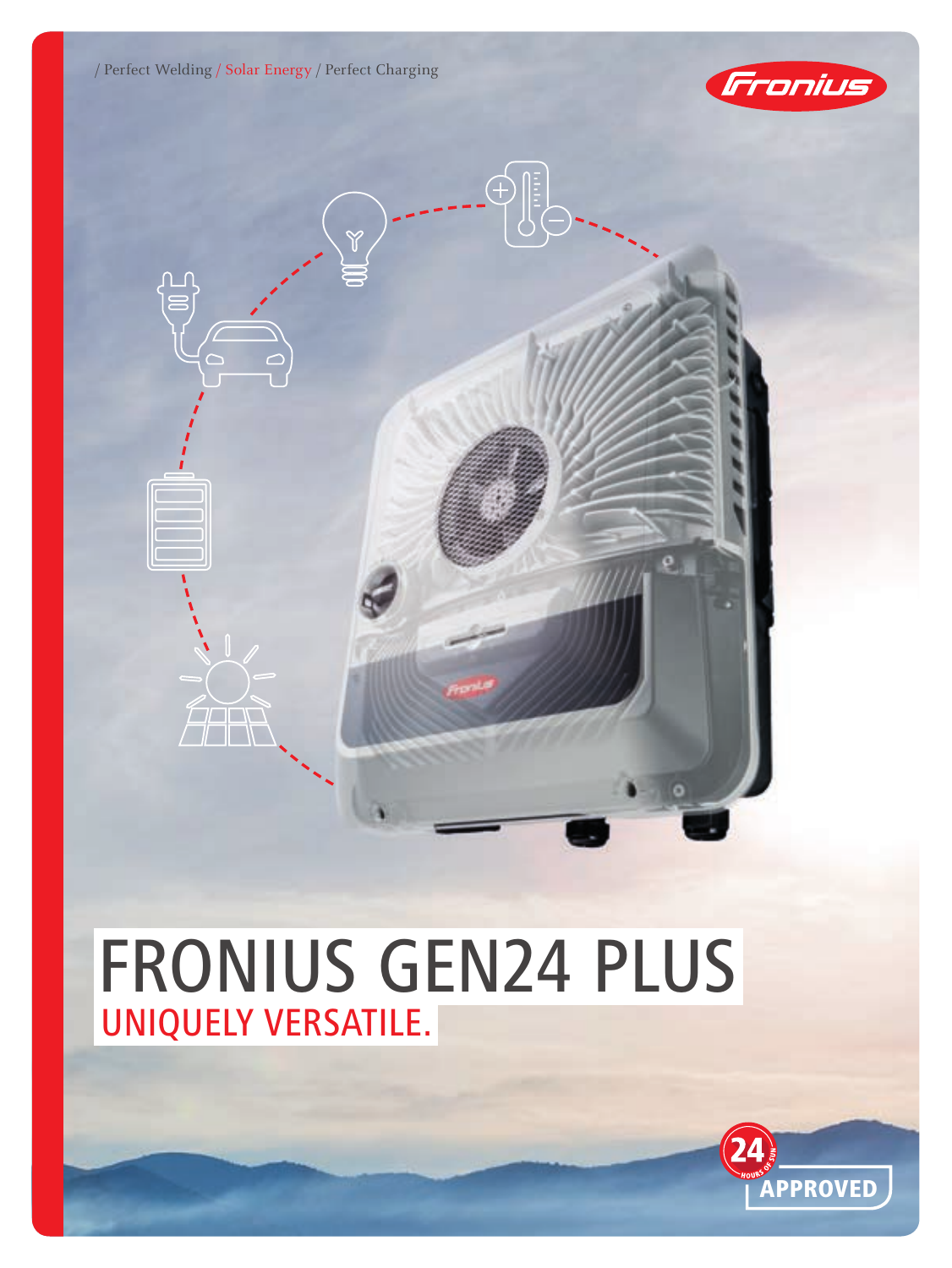# FRONIUS GEN24 PLUS

# The versatile hybrid inverter with integrated backup power function.

The Fronius GEN24 Plus is the all-in-one solution for solar energy supply. Whether it is used in photovoltaics, a storage system, backup power, heating or e-mobility, the Fronius GEN24 Plus offers a unique range of solutions and is therefore playing a pioneering role in the home energy revolution.

www.fronius.com/gen24plus







# GEN24 Plus brings us another step closer to our vision of 24 hours of sun:

It`s all about sustainability – throughout all phases of the product life cycle. The following facts confirm this:

- / Extension of the inverters service life thanks to active cooling
- / Comprehensive functions and open interfaces replace the need for additional equipment
- $/$  > 90% recycled aluminium is used in the aluminium heat-sink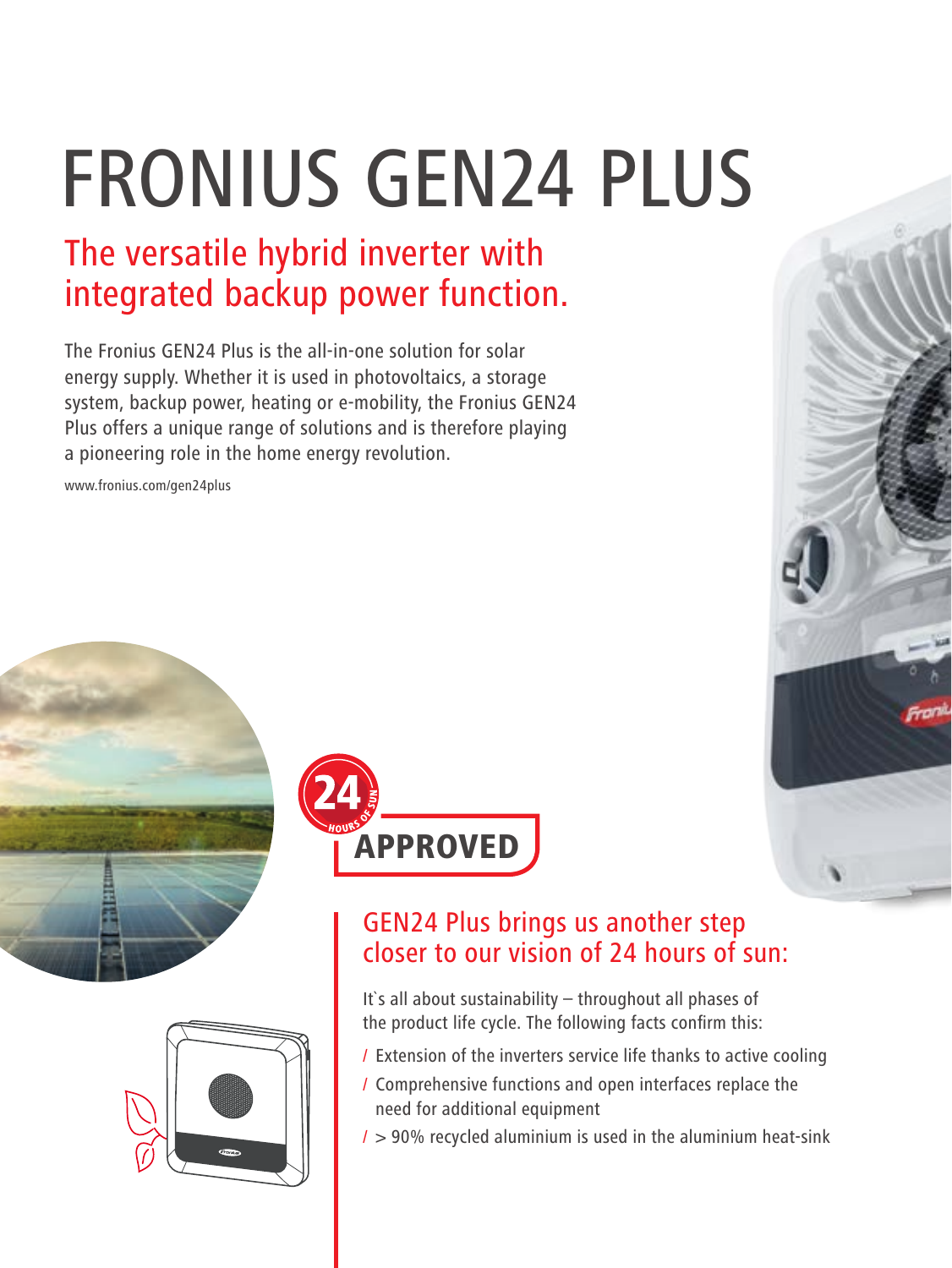

# The all-in-one solution in detail

Tried-and-tested features are complemented by smart innovations

#### / PV Point

Integrated basic backup power function

- / Energy Management 4 digital I/Os to increase self-consumption
- / Multi Flow Technology Parallel energy flows, even when using grid backup
- / Dynamic Peak Manager Maximum yields even in the case of partial shading
- / SuperFlex Design Enables maximum flexibility in system design

#### / Solar.web

System data and potential for optimisation potential visible at all times

### / Open interfaces

Easy integration of third party-systems

#### / Active Cooling Technology Long service life for the inverter

Awarded several times:



| <b>TECHNICAL DATA</b>                                 | <b>PRIMO GEN24 Plus</b>                      | <b>SYMO GEN24 Plus</b>  |                    |
|-------------------------------------------------------|----------------------------------------------|-------------------------|--------------------|
| Single-phase / three-phase                            | single-phase 230 V                           | three-phase 230 / 400 V |                    |
| Power classes                                         | 3/3.6/4/4.6/5/6 kW                           | $3/4/5$ kW <sup>1</sup> | 6/8/10 kW          |
| MPP-Tracker                                           |                                              |                         |                    |
| Protection class                                      | IP 66                                        | IP 66                   |                    |
| Dimensions (height x width x depth)                   | 474 x 530 x 165 mm                           | 474 x 530 x 165 mm      | 529 x 595 x 180 mm |
| Weight                                                | $15.4$ kg                                    | 15.6 kg                 | $23.4$ kg          |
| DC input voltage range<br>$(U_{dc,min} - U_{dc,max})$ | $65 V - 600 V$                               | 80 V - 1.000 V          |                    |
| Compatible battery storage                            | BYD Battery-Box Premium HVS/HVM <sup>2</sup> |                         |                    |

<sup>1</sup> The Full Backup option is not avaiable with the Symo GEN24 Plus 3/4/5 kW.

 $\frac{1}{2}$  <sup>1</sup> The Full Backup option is not avaiable with the <sup>2</sup> Compatibility depending on the inverter types.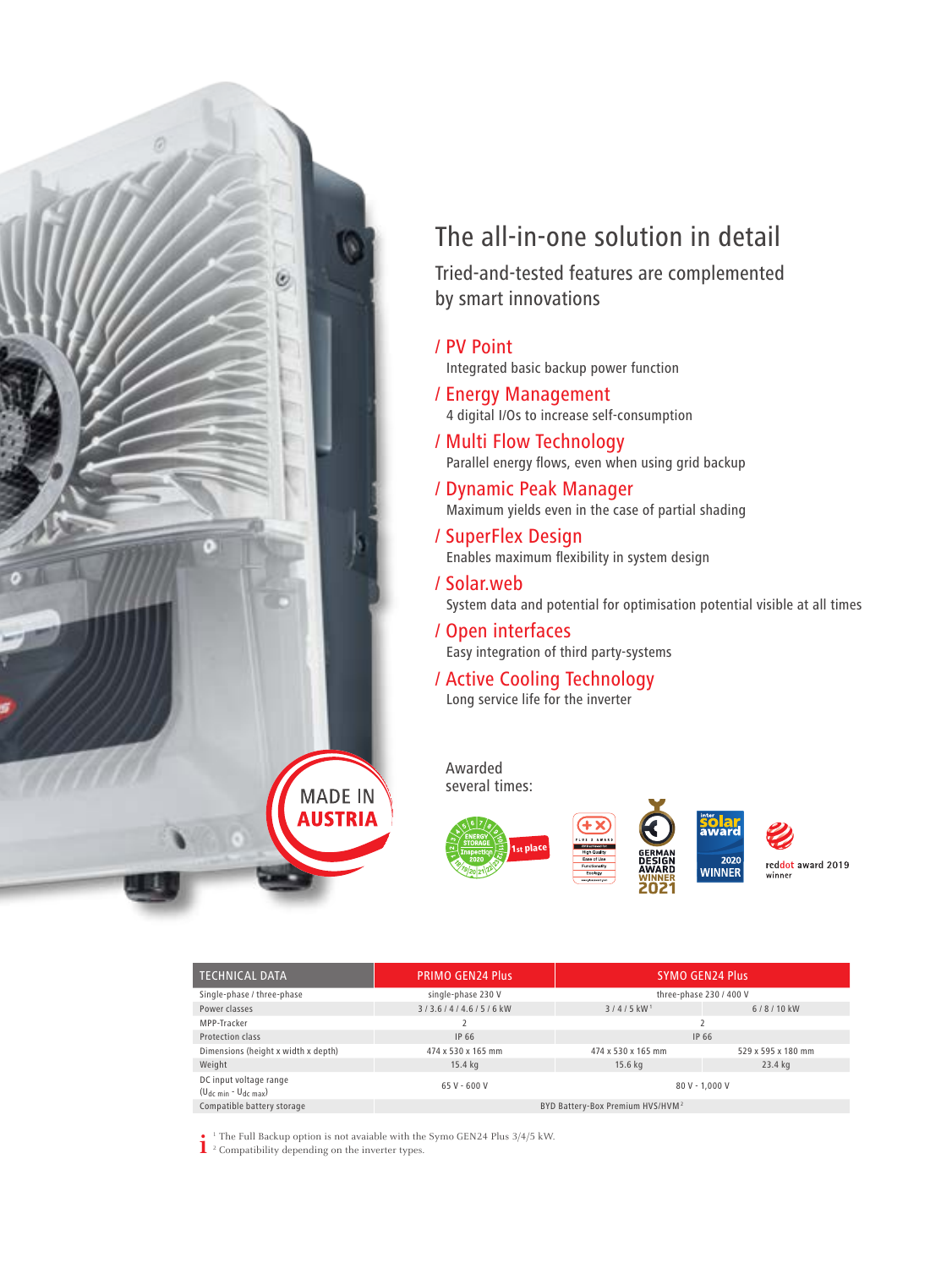# Maximum independence thanks to custom backup power variants

# Full Backup\*

With the **Full Backup option,** the entire household, i.e. 1-phase as well as 3-phase devices, can be supplied with electricity in the event of a power outage.

- / Supplies the entire household (even three-phase loads)
- / Automatic switch to backup power in the event of grid failure
- / Efficient energy flows due to the Multi Flow Technology, even in backup power situations

## PV Point

The **integrated basic backup power function,** the so-called **PV Point,** is a power socket supplied with electricity in the event of a power outage.

- / Automatic activation in case of a grid outage
- / Costly additional installation work is not necessary
- / Supplies households with onephase loads of up to 3 kW



**i** \*The Full Backup option is available for the Primo GEN24 Plus 3-6 kW and the Symo GEN24 Plus 6-10 kW.

# Solar.start  $-$  the new commissioning app

With the new Solar.start app, you can configure your device in three steps via your smart device (smartphone, tablet):

/ Automatic connection to the devices

- / Simple and quick start-up and product registration
- / Linking to useful platforms (Solar.web/Solar.SOS, etc.)



# The best service plan on the market

# / Extremely simple installation and servicing

Time and cost savings due to quick-release screws, push-in spring terminals and a sophisticated wall mounting system.

## / Upgrades possible at any time

Open interfaces make it easy to integrate third-party components such as home automation systems.

## / Smart monitoring with Solar.web

Monitor, analyse and compare different PV systems quickly and conveniently on your smartphone, tablet or laptop. Solar.web helps you deliver the best service to your customers.

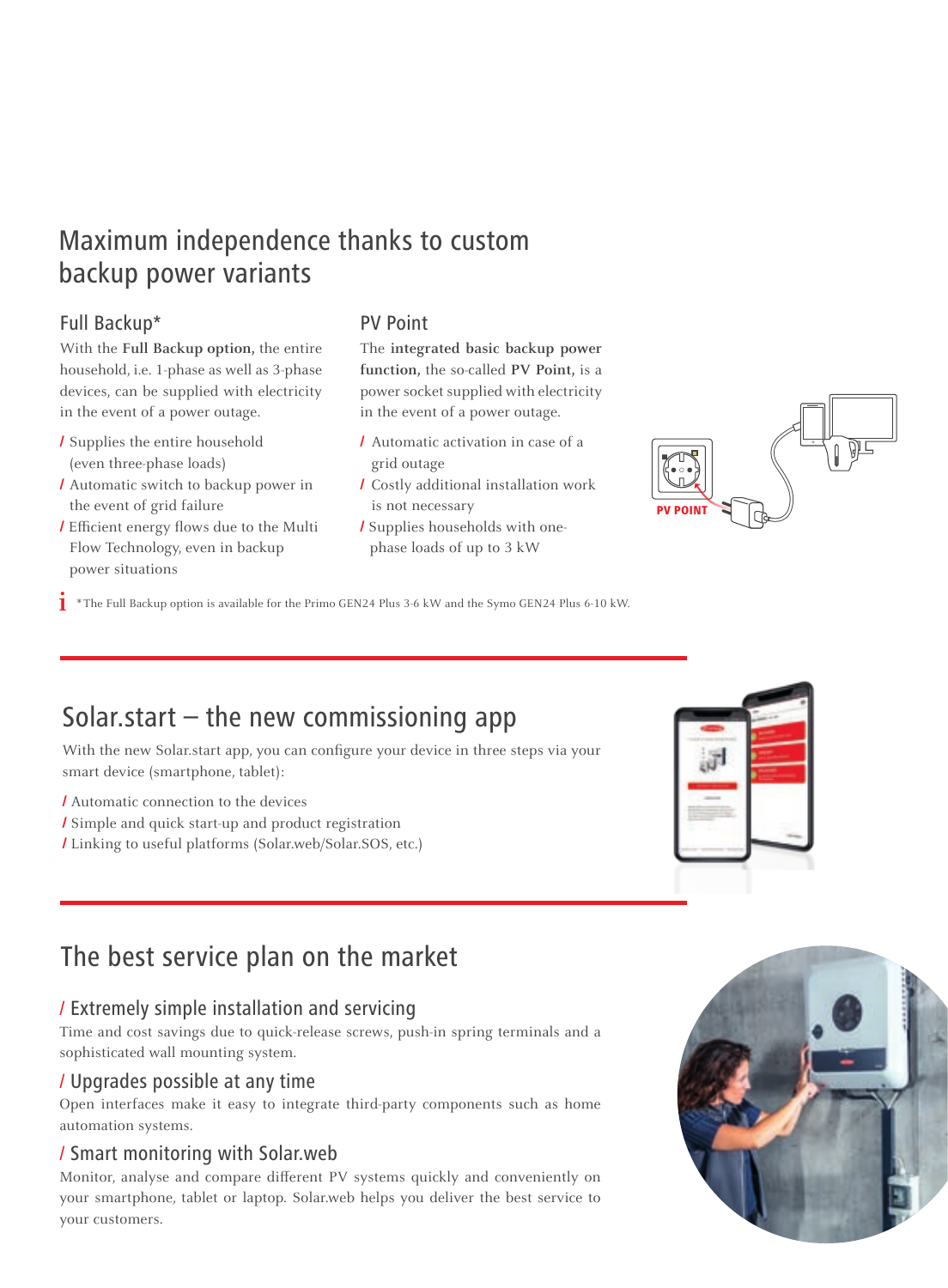# GEN24 PLUS AT A GLANCE

Five reasons why the GEN24 Plus all-inone solution is the right choice for your applications.



| <b>BASIC GRID</b><br><b>BACKUP POWER</b><br><b>FUNCTION</b><br><b>ON BOARD</b>                          | A free basic grid back-up (PV Point) is integrated in the GEN24 Plus as standard. The Full<br>Backup option offers maximum independence.                                                                                                                       |
|---------------------------------------------------------------------------------------------------------|----------------------------------------------------------------------------------------------------------------------------------------------------------------------------------------------------------------------------------------------------------------|
| <b>EXTREMELY</b><br><b>SIMPLE</b><br><b>INSTALLATION,</b><br><b>COMMISSIONING</b><br><b>AND SERVICE</b> | Quick-release screws, push-in spring terminals and a straightforward wall mounting system<br>make it easy to both install and service the hybrid inverter. The inverter is easy to commission<br>using an app on a smartphone or tablet.                       |
| <b>MAXIMUM</b><br><b>SELF-CONSUMPTION</b><br><b>AND SELF-SUPPLY</b>                                     | Integrated energy management functions and open interfaces enable a maximum rate of<br>self-consumption and selfsupply for e-mobility and hot water.                                                                                                           |
| <b>HYBRID INVERTER</b><br>WITH MULTI FLOW<br><b>TECHNOLOGY</b>                                          | The integrated Multi Flow Technology not only enables simultaneous energy flows in all direc-<br>tions, but also the AC, DC and AC & DC coupling of the battery storage system. This results in<br>a high self-consumption rate and flexibility in the system. |
| <b>COST SAVINGS</b>                                                                                     | A number of integrated features (back-up power, system and energy analysis tool, integra-<br>ted Dynamic Peak Manager, energy management function, SuperFlex Design, etc.) eliminate<br>unnecessary additional costs.                                          |

 $\mathbf{i}$  \* The Full Backup option is available for the Primo GEN24 Plus 3-6 kW and the Symo GEN24 Plus 6-10 kW.